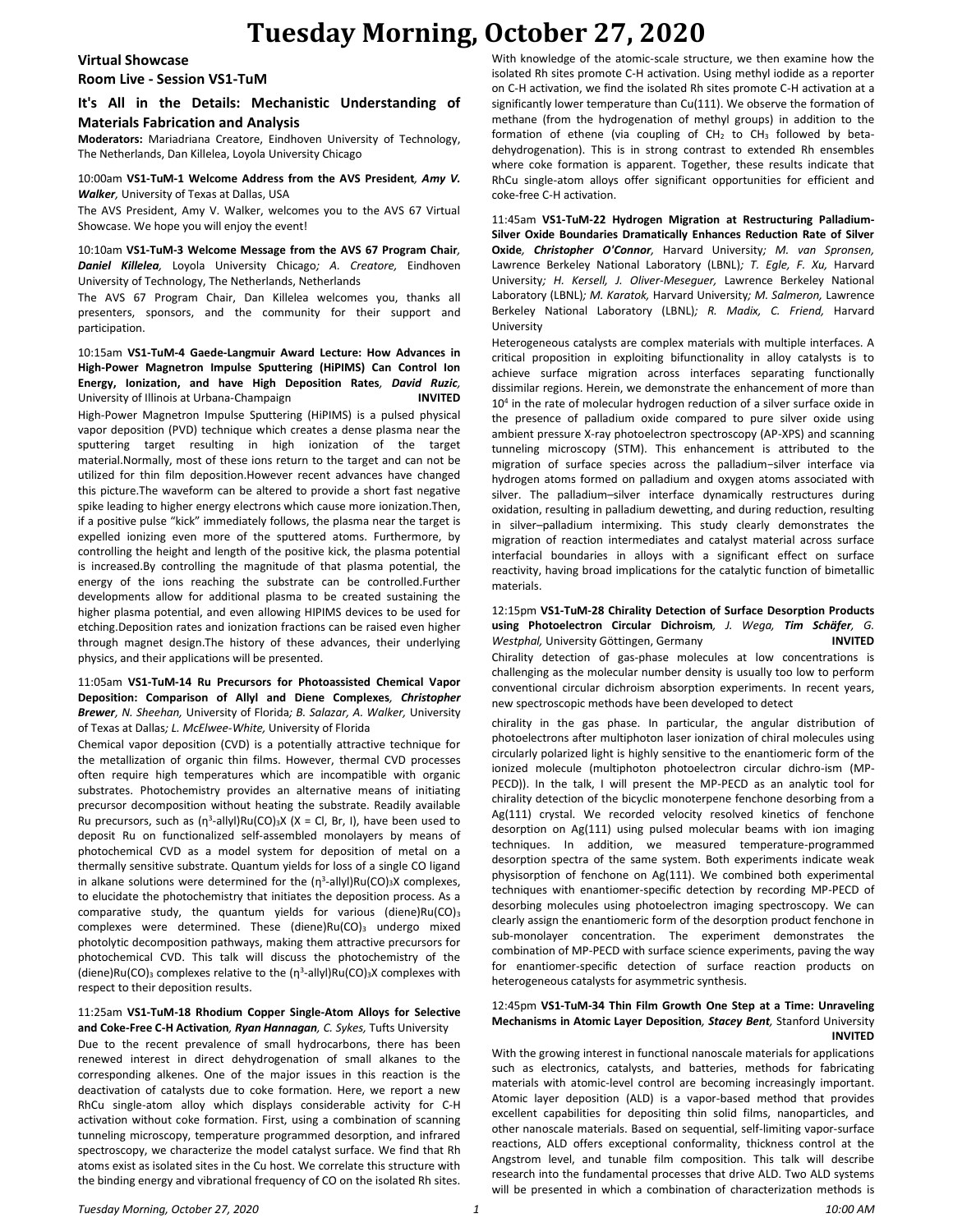## **Tuesday Morning, October 27, 2020**

applied to elucidate nucleation and growth mechanisms. In the first system, ALD of binary and ternary metal oxides using ozone as a counterreactant show unusual behavior implicating the importance of trapped reactive oxygen species in these ALD processes. For example, in the growth of ternary Ni-Al-O films using supercycles of nickel oxide and aluminum oxide ALD, Al uptake is greatly enhanced when  $Al_2O_3$  ALD followed a NiO ALD cycle, a result that may arise from the presence of nickel superoxide species after ozone exposure. In ALD of iron oxide by tbutylferrocene and ozone, growth per cycle of greater than one monolayer of Fe<sub>2</sub>O<sub>3</sub> per cycle is observed and explained by the presence of excess oxygen stored in the surface regions of deposited films. In the second system, ALD of  $MoS<sub>2</sub>$  thin films as well as ALD of metal oxides on  $MoS<sub>2</sub>$  will be described. We show that the concentration and size of ZnO nanocrystals grown on  $MoS<sub>2</sub>$  by ALD can be independently tuned by controlling the growth conditions. We also introduce a kinetically-driven ALD process for growing stoichiometrically controlled, crystalline MoS<sub>2</sub> from Mo(CO)<sub>6</sub> and H2S at temperatures as low as 190 °C. Insights into the effect of ALD process conditions on growth behavior and materials properties will be presented.

#### 1:15pm **VS1-TuM-40 Closing Remarks and Sponsor Thank Yous***, Daniel Killelea,* Loyola University Chicago

Thank you to everyone for your participation! We hope you enjoyed the first Virtual Showcase Session! Please join us tomorrow for another exciting session!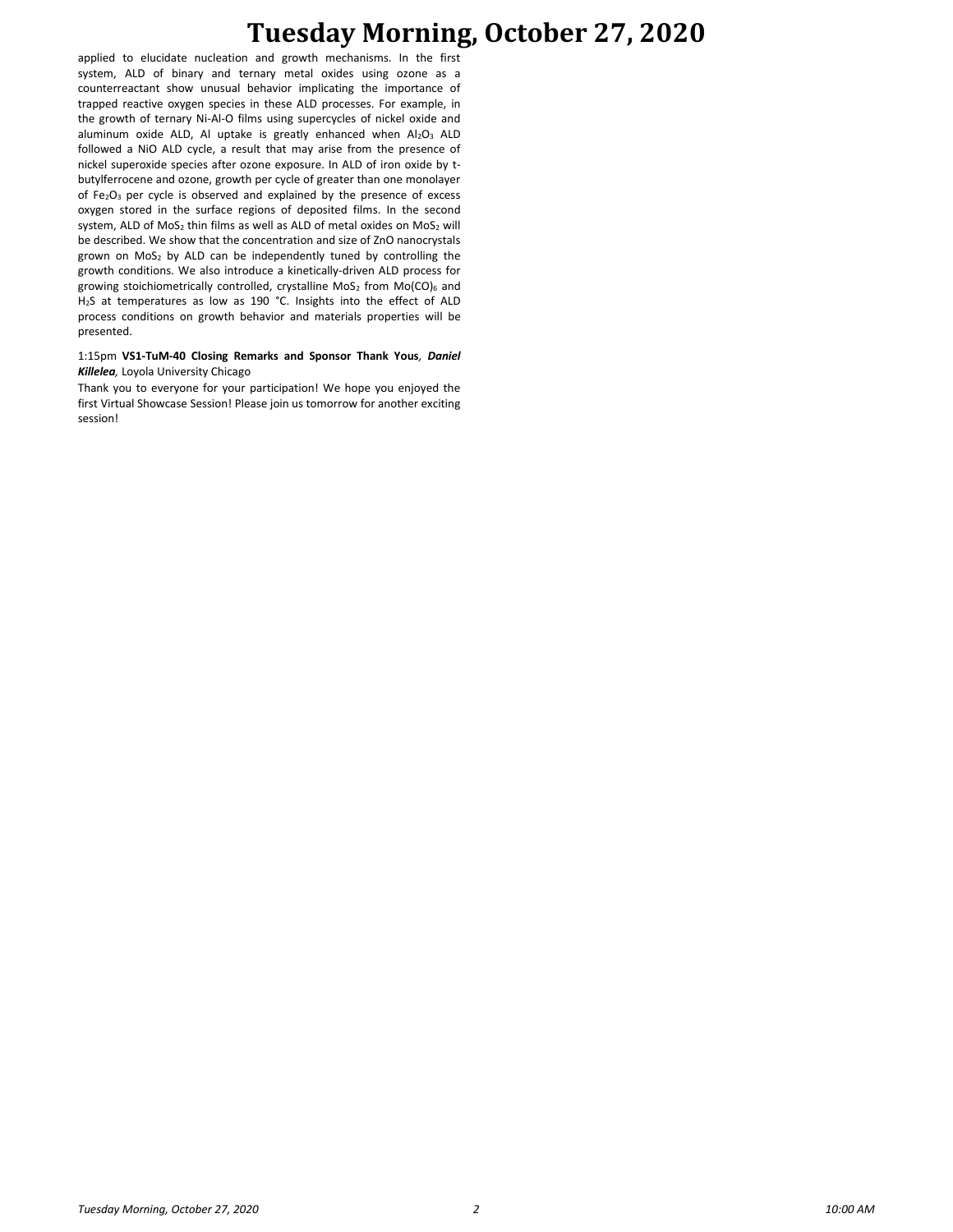## **Wednesday Morning, October 28, 2020**

#### **Virtual Showcase**

**Room Live - Session VS2-WeM**

### **How Thin is Thin? Pushing the Limits of Nanoscale Interfacial Engineering**

**Moderators:** Mohan Sankaran, University of Illinois at Urbana-Champaign, Scott Walton, Naval Research Laboratory

10:00am **VS2-WeM-1 Welcome to the AVS 67 Virtual Showcase***, Mohan Sankaran,* University of Illinois at Urbana-Champaign*; S. Walton,* U.S. Naval Research Laboratory

Welcome to Day 2 of the AVS 67 Virtual Showcase! We hope you will enjoy the session!

#### 10:05am **VS2-WeM-2 Medard W. Welch Award Lecture: Chemically Tailoring Interfaces in Two-Dimensional Heterostructures***, Mark Hersam,*  Northwestern University **INVITED**

As a result of their unique electronic, optical, and physical properties, twodimensional (2D) materials are actively being explored for applications in next-generation computing [1], quantum information science [2], and energy technologies [3]. With exceptionally high surface-to-volume ratios, 2D materials are highly sensitive to their environment, resulting in a strong dependence of their properties on substrate effects, extrinsic adsorbates, and interfacial defects. Furthermore, the integration of 2D materials into heterostructure devices introduces further demands for controlling interfaces with atomic precision. With this motivation, this talk will explore emerging efforts to understand and utilize interfacial chemical functionalization to influence the properties of 2D heterostructures. For example, organic adlayers can tailor chemical reactivity to enable conformal atomic layer deposition of pinhole-free encapsulation layers that mitigate the deleterious effects of ambient exposure, particularly for ambient-unstable 2D materials such as black phosphorus and monochalcogenides [4]. The integration of organic self-assembled monolayers with 2D semiconductors also allows for tailoring of electronic and optical properties such as photoinduced charge separation in fullerene/InSe heterojunctions [5] and mixed-dimensional excitonic states in phthalocyanine/MoS<sub>2</sub> heterojunctions  $[6]$ . By exploiting spatially inhomogeneous surface chemistry, seamless lateral 2D heterostructures can also be realized including perylene/borophene [7] and graphene/borophene [8] heterostructures, each of which show atomically sharp electronic interfaces as confirmed by ultrahigh vacuum scanning tunneling microscopy and spectroscopy. Overall, by providing substantial tailoring of interfaces, chemical functionalization presents opportunities for improved functionality in 2D heterostructure devices.

[1] V. K. Sangwan, *et al.*, *Nature Nanotechnology*, DOI: 10.1038/s41565- 020-0647-z (2020).

[2] X. Liu, *et al.*, *Nature Reviews Materials*, **4**, 669 (2019).

[3] S. Padgaonkar, *et al.*, *Accounts of Chemical Research*, **53**, 763 (2020).

[4] S. A. Wells, *et al.*, *Nano Letters*, **18**, 7876 (2018).

[5] S. Li, *et al.*, *ACS Nano*, **14**, 3509 (2020).

[6] S. H. Amsterdam, *et al.*, *ACS Nano*, **13**, 4183 (2019).

[7] X. Liu, *et al.*, *Science Advances*, **3**, e1602356 (2017).

[8] X. Liu, *et al.*, *Science Advances*, **5**, eaax6444 (2019).

10:55am **VS2-WeM-12 Overcoming Obstacles to Nano-Scale X-ray Tomography of Solid-State Li Battery Electrolytes***, Natalie Seitzman,*  Colorado School of Mines*; J. Nelson Weker,* SLAC National Accelerator Laboratory*; M. Al-Jassim,* National Renewable Energy Laboratory*; S. Pylypenko,* Colorado School of Mines

Electric vehicles (EVs) significantly reduce carbon emissions over traditional vehicles and, with U.S. market share estimated at 2.1% in 2018, the transition to more environmentally-friendly transportation is already underway.<sup>1</sup> Solid state Li ion conductors are a next-generation battery technology that are particularly promising for EVs. Solid electrolytes offer the capacitive benefits of Li metal anodes while mechanically resisting evolution of the Li interface and thus prolonging lifetime. Additionally, they are not flammable, offering greater safety than liquid counterparts. Despite theoretical mechanical resistance, interface evolution and Li protrusions are empirically observed in solid state batteries and there is debate as to whether these protrusions nucleate at the Li anode or within the ceramic electrolyte.<sup>2,3</sup> Variables that affect these protrusions include interfacial contact, imperfect electronic insulation within the electrolyte, electrolyte density, and pre-existing defects.<sup>3</sup>

This work focuses on investigation of the buried interface between the Li anode and solid electrolyte with the goal of understanding the influence of these variables. X-ray methods are used to directly image the interior of the cells in conjunction with electrochemical measurements. Because many of the pre-existing defects that affect solid-state battery performance are sub-micron, it is necessary to pursue investigation of the interfacial features with nano-scale resolution. Therefore, the contribution of electrolyte density and defects in β-Li<sub>3</sub>PS<sub>4</sub> electrolyte is studied via transmission X-ray microscopy (TXM). This domain is difficult to access via 3D X-ray imaging due to practical limitations, but overcoming these challenges is vital to elucidate Li evolution behavior in realistic systems. A platform for addressing these challenges to achieve nano-scale tomography is presented. Accessing nano-scale evolutions with TXM is also combined with synchrotron micro-tomography to identify sites of Li microstructure growth at the micro-scale.<sup>4</sup> Development of this multi-scale analysis links structural changes observed *in operando* to factors that contribute to Li evolution and will guide the design of robust solid electrolytes with improved performance.

1. R. Irle, *EV-volumes.com* (2019) http://www.evvolumes.com/country/usa/.

2. E. J. Cheng, A. Sharafi, and J. Sakamoto, *Electrochim. Acta*, **223**, 85–91 (2017).

3. F. Han, A. S. Westover, J. Yue, X. Fan, F. Wang, M. Chi, D. N. Leonard, N. J. Dudney, H. Wang, and C. Wang, *Nat. Energy,* **4**, 187–196 (2019).

4. N. Seitzman, H. Guthrey, D. B. Sulas, H. A. S. Platt, M. Al-Jassim, and S. Pylypenko, *J. Electrochem. Soc.*, **165**, 3732–3737 (2018).

11:15am **VS2-WeM-16 Selective Gas–Phase Surface Functionalization to Enable Ultra–High ALE Etch Selectivity of Si–Based Dielectrics***, Ryan Gasvoda,* Colorado School of Mines, USA*; Z. Zhang, E. Hudson,* Lam Research Corp.*; S. Agarwal,* Colorado School of Mines, USA

Atomic layer etching (ALE) and its derivatives can provide high etch fidelity, atomic–scale precision, directionality, and high selectivity that is required for manufacturing of sub–7–nm node semiconductor devices. Specifically, plasma-assisted ALE of SiO<sub>2</sub> and SiN<sub>x</sub> with ultra-high selectivity for SiO<sub>2</sub> over SiN*x*, and vice versa, is required throughout the manufacturing sequence, especially in self–aligned contact etch pass. Plasma–assisted ALE of SiO<sup>2</sup> and SiN*<sup>x</sup>* typically consists of two sequential half–cycles: fluorocarbon (CF*x*) deposition from a fluorocarbon plasma followed by an Ar plasma activation step. Generally, process parameters are tuned to maximize overall etch selectivity (similar to continuous etching). Recently, we have identified a novel approach to enhance the overall etch selectivity by selectively pre–functionalizing either the SiN<sub>x</sub> or SiO<sub>2</sub> surface to retard the etch per cycle (EPC).

In this study, we used *in situ* attenuated total reflection Fourier transform infrared (ATR–FTIR) spectroscopy in combination with *in situ* 4–wavelength ellipsometry to monitor surface reactions, film composition as well as etch per cycle during ALE. Further, the ion energy distribution (IED) in the Ar plasma activation half–cycle is characterized with a retarding field energy analyzer. We have previously identified cyclic azasilanes as molecules that can be used to selectively functionalize SiO<sub>2</sub>, and aldehydes as molecules that can be used to selectively functionalize SiN*<sup>x</sup>* from the gas phase. In particular, benzaldehyde selectively functionalizes only the SiN*<sup>x</sup>* surface with sp<sup>2</sup>-hybridized-carbon. The net etch of SiN<sub>x</sub> after the first ALE cycle is ~35% less for the benzaldehyde functionalized SiN*<sup>x</sup>* compared to the bare SiN*x*. Additionally, the infrared spectrum of that benzaldehyde functionalized SiN*<sup>x</sup>* surface shows more graphitic hydrofluorocarbon film accumulation than the infrared spectrum of the bare SiN*<sup>x</sup>* surface, indicating that the added  $sp^2$ -hybridized-carbon from benzaldehyde remains on the surface and retards the overall etch. Thus, by pre– functionalizing a SiN<sub>x</sub> surface selective to a SiO<sub>2</sub> surface, overall SiO<sub>2</sub> to SiN<sub>x</sub> etch selectivity can be increased. We will also show that by tuning the surface composition via the hydrocarbon tail of the aldehyde (C:H ratio and hybridization), this etch retardation can be flipped into etch promotion. Further, we discuss the role of maximum ion energy and IEDs in the activation step on overall etch selectivity with specific focus on non–ideal Ar plasma activation steps where the maximum ion energy is above the sputtering threshold of both SiO<sup>2</sup> and SiN*x*.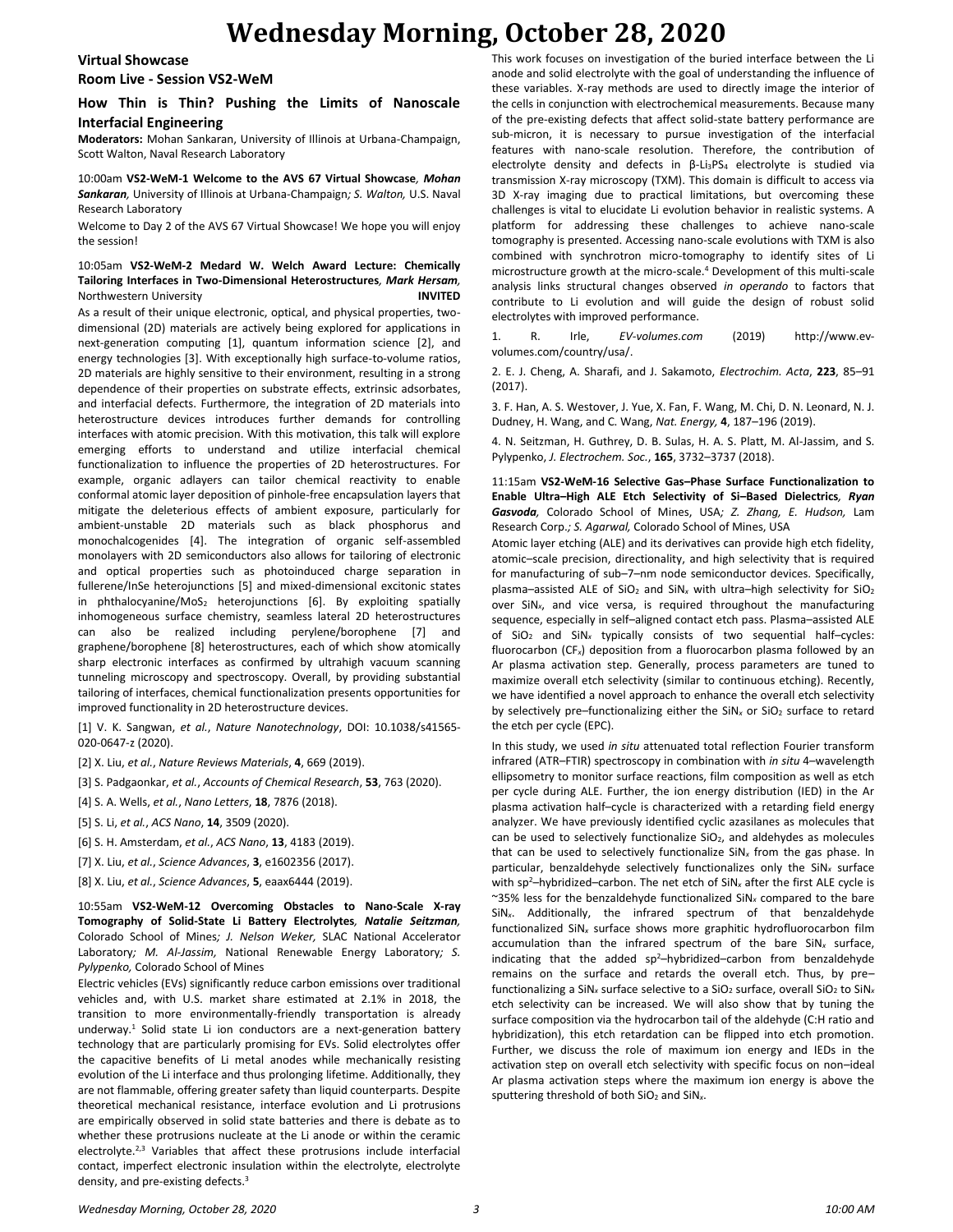## **Wednesday Morning, October 28, 2020**

11:35am **VS2-WeM-20 Sorption and Desorption of TMA During Vapor Phase Infiltration Into Polystyrene and Poly(Methyl Methacrylate) Thin Films***, Emily McGuinness, C. Leng, M. Losego,* Georgia Institute of Technology, USA

Vapor phase infiltration (VPI) has emerged as a technique for creating hybrid organic-inorganic materials with unique properties. In VPI, vapor phase metalorganic precursors are sorbed and entrapped within the bulk of a polymeric substrate which is then co-reacted with an oxidant generating a metal oxide. To date, VPI has been used to modify industrially relevant properties including the mechanical properties of polymers, stability of polymers in organic solvents, creation of nanoscale features through copolymer patterning, and more. While the utility of VPI has been clearly demonstrated, the fundamental mechanisms of this process remain ill defined. To expedite experimental discovery and industrial application of this process, an improved understanding of the kinetics and thermodynamics of VPI is necessary. In this presentation, we will establish a new theory of metalorganic precursor sorption during VPI. Specifically, we extract fundamental kinetic and thermodynamic values from sorptiondesorption curves generated with quartz crystal microgravimetry (QCM) by monitoring metalorganic precursor mass uptake as a function of time and VPI processing step. By exploring the infiltration of polystyrene with trimethylaluminum (TMA) and water, fundamental models for gas sorption in polymers can be applied to a system where no chemical reactions occur with the polymer. By applying models such as the Berens and Hopfenberg model for gas sorption into glassy polymers and Fick's second law, diffusion and relaxation constants and behaviors of polystyrene when exposed to TMA has been quantified. Establishing these behaviors and fundamental values is key to optimizing VPI processes for specific infiltration depths while minimizing reaction times. To further investigate a system where reactions between TMA and the polymer exist, studies of poly(methyl methacrylate) [PMMA] infiltrated with TMA and water, were performed and fundamental models are applied to the system. The TMA/PMMA system exhibits a temperature dependent shift in reaction mechanism which adds complexity to the sorption-desorption process. For this method, a facilitated transport model probes how the strength of the interaction between TMA and the polymer backbone alters the diffusion of TMA throughout the polymer bulk. Overall, by experimentally validating how fundamental polymer theories can be applied to the VPI process, we establish a new framework for interrogating precursor-polymer systems in VPI that results in key thermodynamic and kinetic parameters integral to experimental design and industrial application.

#### 12:05pm **VS2-WeM-26 Emulsion-Templated Asymmetric Vesicles***, Laura Arriaga,* Universidad Autónoma de Madrid, Spain **INVITED**

A vesicle is a naturally existing or an artificially prepared aqueous droplet stabilized by an amphiphilic membrane that ensures retention of hydrophilic ingredients within its core. This amphiphilic membrane typically comprises two leaflets, which have either identical or different compositions. While membranes comprising two compositionally identical leaflets exhibit lateral asymmetries or domains if prepared from mixtures of amphiphilic molecules capable of phase separation, membranes comprising compositionally different leaflets are asymmetric in the transversal direction. Moreover, internal vesicle asymmetries can be induced through the phase separation of sufficiently concentrated polymer solutions encapsulated in the vesicle cores. All these types of asymmetry dictate vesicle properties, making them more suitable than symmetric vesicles for a wide range of applications, especially to appropriately mimic biological cells. However, the utility of these vesicles depends critically on the degree of control achieved over their properties in the fabrication process. Here, we address the adequacy of emulsion droplets with wellcontrolled topologies, fabricated with exquisite control by microfluidic technologies, as vesicle templates. In particular, we describe a first strategy to fabricate vesicles with symmetric membranes exhibiting lateral domains and internal asymmetries using double emulsion drops as templates [1,2], and a second strategy to form vesicles with asymmetric membranes using triple emulsion drops as templates [3]. These strategies efficiently encapsulate ingredients within the core of the vesicles or their membranes and yield vesicles with monodisperse sizes and controlled degrees of asymmetry. We are currently exploiting these fabrication strategies to develop vesicles capable of moving on substrates using their interaction with magnetic microparticles that can be actuated with rotating magnetic fields.

[1] L.R. Arriaga, S. Datta, S.-H. Kim, E. Amstad, T. Kodger, F. Monroy, D.A. Weitz. Ultra-thin shell double emulsion templated giant unilamellar lipid vesicles with controlled microdomain formation. Small 10, 950-956 (2014).

[2] J. Perrotton, R. Ahijado-Guzman, L.H. Moleiro, B. Tinao, A. Guerrero-Martinez, E. Amstad, F. Monroy, L.R. Arriaga. Microfluidic fabrication of vesicles with hybrid lipid/nanoparticle bilayer membranes. Soft Matter 15, 1388-1395 (2019).

[3] L.R. Arriaga, Y. Huang, S.-H. Kim, J.L. Aragones, R. Ziblat, S.A. Koehler, D.A. Weitz. Single-step assembly of asymmetric vesicles. Lab Chip 19, 749- 756 (2019).

12:35pm **VS2-WeM-32 Atom-Defined Silicon Circuit Elements For Fast, Low Power Computing***, Robert Wolkow,* University of Alberta and The National Institute for Nanotechnology, Canada **INVITED** CMOS based computers cannot be made substantially more energy efficient or faster. Fast, low power field controlled computing schemes believed capable of reviving Moore's law have not been physically realizable, until now. In such an approach binary information is encoded in spatial charge arrangements among quantum dots. Available quantum dots had been too large, too irregular, and too prone to debilitating charge trap effects. By reducing the quantum dot to a single silicon atom we have made the single electron charging energy very large resulting in dramatically improved noise immunity while also gaining near perfect homogeneity of components and eliminating charge traps. These structures are absolutely stable to over 200 C. And crucially, the silicon atom printing process has been automated and rendered virtually error free.

We will discuss how the atom-scale circuitry works and why it consumes little power ("Binary Atomic Silicon Logic", Nature Electronics, 1, 636-643). Atom defined binary wires will be shown. These transmit information extremely rapidly and without the use of conventional current and as a result experience virtually no I<sup>2</sup>R heating. We will also show a working binary logic gate.

The A.I. automated fabrication process and atomic editing will be explained. Also the merging of regular CMOS with atom scale circuitry will be shown. This hybrid CMOS/Atom approach minimizes time to deployment. We can use CMOS circuitry where it is adequate and deploy the atom circuitry as embedded enhancements to reduce power, increase speed, or achieve all-new functions. Three applications will exemplify the advantages of this approach.

- 1. A neural network simulator will be described that has the potential to deliver Gibbs samples, obviating MCMC sampling when performing unsupervised training on unlabeled data (Phys. Rev. Lett., 121, 166801).
- 2. The low power prospects of our circuitry are shown by simulating the Google TPU with an atom-defined MXU. Clocking power is reduced 10,000x at 1 GHz. Alternatively, by allowing today's power consumption (limited to 100 W/cm2 dissipation) clocking of 1 THz becomes achievable.
- 3. The MXU is for now out of reach because it requires millions of atom printing steps. A practical, "thousand atom goal is an extremely low power and fast analog to digital converter.

#### 1:05pm **VS2-WeM-38 Closing Remarks & Sponsor Thank Yous***, Mohan Sankaran,* University of Illinois at Urbana-Champaign

Thank you to everyone for your participation! We hope you enjoyed the Virtual Showcase Session! Please join us tomorrow for another exciting session!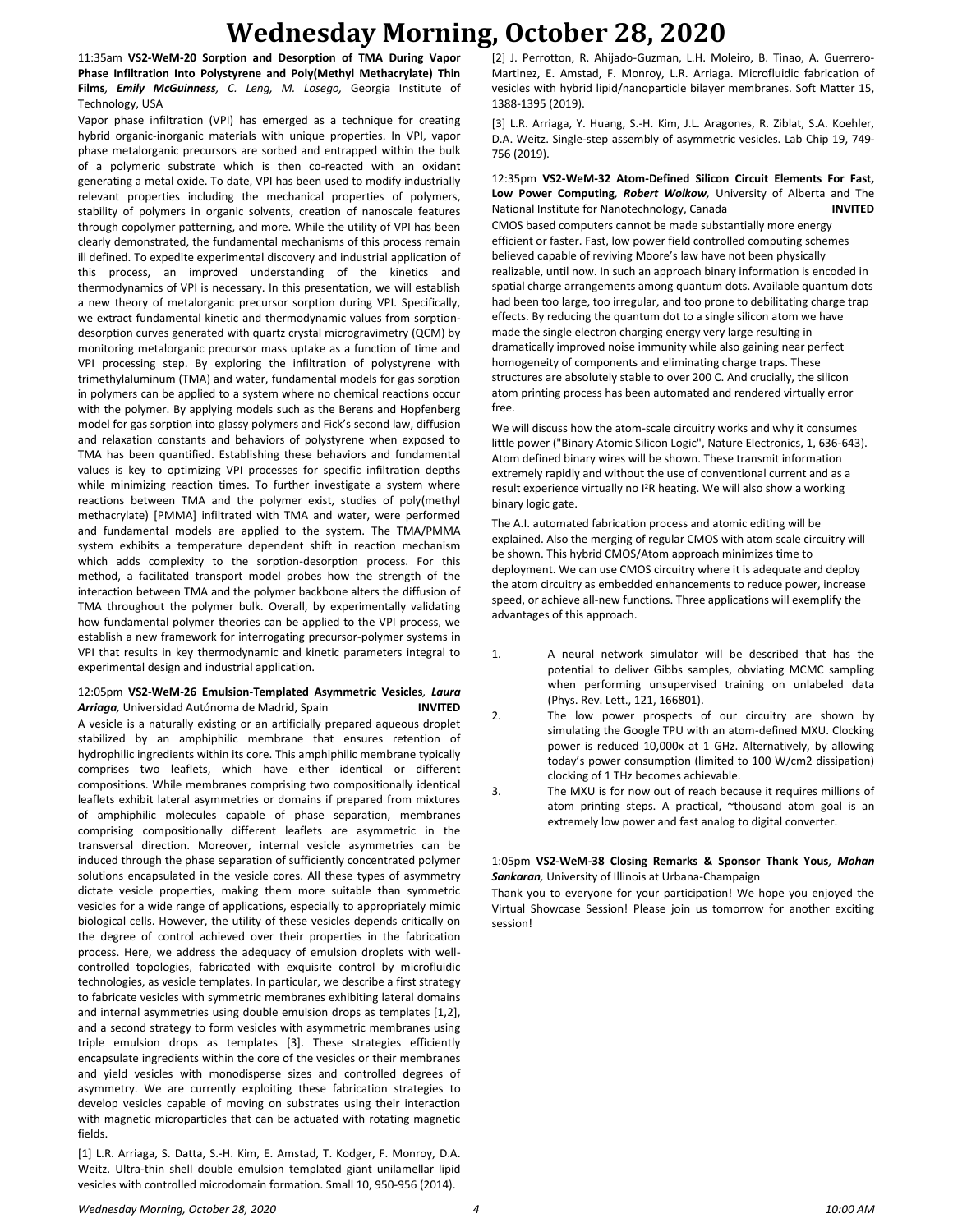### **Thursday Morning, October 29, 2020**

**Virtual Showcase**

**Room Live - Session VS3-ThM**

**The Future of the AVS: New Directions, Emergent Materials, and Their Applications**

**Moderator:** Virginia Wheeler, U.S. Naval Research Laboratory

#### 10:00am **VS3-ThM-1 Welcome to the AVS 67 Virtual Showcase***, Virginia Wheeler,* U.S. Naval Research Laboratory

Welcome to Day 3 of the AVS 67 Virtual Showcase! We hope you will enjoy the session!

#### 10:05am **VS3-ThM-2 Peter Mark Memorial Award Lecture: Efficient Graphene Hot Electron Devices: Electrochemistry and Electron Emission***, Rehan Kapadia,* University of Southern California **INVITED**

In this talk, we will discuss recent work in hot electron devices, focusing on how graphene enables efficient hot electron devices that go beyond the present state of the art in both electron emission and electrochemistry.

First, we show that the onset of electrochemical and photoelectrochemical reactions on a graphene surface can be modified with a semiconductorinsulator-graphene (SIG) device due to injection of hot-electrons from the silicon to the graphene. We observe that the device functions similar to a catalyst, but modifies electrochemical behavior through purely electronic signals. Unlike a material catalyst, such as platinum, which reduces the overpotential at a given current by modifying the transition state energy, the electronic catalyst explored here tunes the onset potential of the reaction by modifying the energy of photoelectrons with respect to the electrochemical reduction energy levels. As a model systems, the hydrogen evolution reaction on graphene is shown to be modified in an n-Si/Al<sub>2</sub>O<sub>3</sub>/graphene electrochemical device, and a p-Si/Al<sub>2</sub>O<sub>3</sub>/graphene photoelectrochemical device. Uniquely, it is shown that for every volt of bias applied across the silicon-insulator-graphene junction, the onset of hydrogen reduction on the graphene surface is modified by 1.45 V with a saturation photocurrent density of  $\sim$ 40 mA/cm<sup>2</sup> indicating nearly ideal minority carrier collection despite the insulator layer.

Next, we show how hot-electron processes can dramatically reduce the optical power densities required for photoemission. In metallic emitters, single-photon, multi-photon, or strong-field emission processes are the three mechanisms via which photoemission takes place. Photons with energy lower than the material workfunction can only drive photoemission through the multi-photon, or strong-field processes, both of which require large optical powers, limiting the integration of photoemitters with photonic integrated circuits. Here, we show that a waveguide integrated graphene electron emitter excited with 3.06 eV photons from a continuous wave (CW) laser exhibits two hot-electron processes that drive photoemission at peak powers >5 orders of magnitude lower than previously reported multi-photon and strong-field metallic photoemitters. Optical power dependent studies combined with modeling illustrate that the observed behavior can be explained by considering direct emission of excited electrons. These processes are dramatically enhanced in graphene due to the relatively weak electron-phonon coupling and the single layer structure. These results show that hot electron devices still offer a rich area of exploration.

#### 10:55am **VS3-ThM-12 The Study of the Effects of Local Environments on Self-Assembled Nanostructures with Tip-Enhanced Raman Spectroscopy***, Jeremy Schultz, N. Jiang,* University of Illinois at Chicago

Molecule-substrate interactions are paramount to on-surface chemistry, where highly localized chemical environments determine physical and chemical properties and dynamic processes. Scanning tunneling microscopy (STM) enables the ability to probe individual atoms and molecules, revealing local electronic effects and structure. While tipenhanced Raman spectroscopy (TERS) combines the rich chemical information available via Raman spectroscopy with the spatial resolution inherent to STM. TERS spectra can reveal the vibrational fingerprint of an individual adsorbate molecule on a surface. This spectral fingerprint is highly sensitive to the observed molecule's local chemical environment, providing the means to thoroughly characterize the effects of moleculemolecule and molecule-substrate interactions. In this work, STM-TERS study of self-assembled domains of rubrene on a Ag(100) surface revealed the ability to unambiguously identify two different binding configurations that result in three unique supramolecular assemblies with angstrom scale spatial resolution We revealed their dependence upon highly localized chemical environment in combination with theory. Furthermore, these unique insights obtained by STM and TERS methods allows us to study the

mechanism of chemical bond formation on noble metal surfaces, such as single atom alloys (Pd/Cu), and ordered anion adlayers. We demonstrate that the role of the local environment, which can determine the selectivity of the products formed, must be fully considered for these surface-bound coupling reactions.

11:15am **VS3-ThM-16 Monolithic Integration of Crystalline III-Vs on Amorphous Substrates using a Combination of Epitaxial and Non-epitaxial Methods***, Debarghya Sarkar, R. Kapadia,* University of Southern California A primary challenge for 3D integration and flexible electronics is the ability to integrate high performance devices at temperatures limited by the thermal budget of the substrate or pre-existing device layers. Present approaches mostly involve hybrid bonding techniques where epitaxial films are first grown on lattice-matched substrates and then transferred to the host substrate at a device scale, circuit scale, chip scale, or wafer scale. Although the devices made using these approaches are of excellent quality, this approach is usually limited by cost, time, limited materials, and scalability perspectives. Monolithic integration approaches attempt to directly grow materials on the host substrate, but device performance is usually poor from solution-based or vapor-phase grown semiconductors on non-epitaxial substrates which give submicron-scale grain polycrystalline films. Here we show results from a liquid-vapor-phase growth approach, referred to as Low Temperature Templated Liquid Phase (LT-TLP) growth. Templates of group III materials capped with  $SiO<sub>2</sub>$  are first realized on the non-epitaxial substrate by lithography, evaporation, and liftoff methods. These are then heated in the growth furnace at the intended growth temperature (between 200 to 400  $^{\circ}$ C), and group V precursor is introduced in the gas phase as pre-cracked V-hydride. The flux of the group V precursor is controlled to ensure single nucleation in each template, which grows with time to yield single crystal III-V in each template, confirmed by electron backscatter diffraction (EBSD) imaging. Photoluminescence measurements for different growth temperatures give an optimal growth window of 280-320  $^{\circ}$ C, where optoelectronic quality is found to be comparable to single crystal commercial wafer. InAs grown at 300 °C shows room temperature mobility of  $\sim 6000$  cm<sup>2</sup>/V-s. Comparing the highest electron mobilities reported from different material families grown directly on amorphous dielectric surfaces, it is seen that TLP III-Vs have the best mobilities, with LT-TLP InAs being about 2 orders of magnitude higher than the majority. These low temperature growths have been performed on rigid dielectric substrates like  $SiO<sub>2</sub>$  and HfO<sub>2</sub>, as well as on flexible polyimide. Further, these high quality single crystalline mesas have been used as growth seeds for epitaxial films by MOCVD. Growth parameter variations are studied to obtain the best MOCVD InP-on-TLP InP morphology and optoelectronic properties. This potentially opens up a scalable and cost-effective method of integrating high quality III-V materials and devices on inexpensive amorphous dielectric surfaces for 3D integration.

11:35am **VS3-ThM-20 Catalytic Upcycling of Single-Use Polyolefins using Pt Nanoparticles Prepared via Atomic Layer Deposition***, Ryan Hackler,*  Argonne National Laboratory*; G. Celik,* Middle East Technical University, Turkey*; R. Kennedy,* Argonne National Laboratory*; U. Kanbur,* Ames Laboratory*; A. LaPointe, G. Coates,* Cornell University*; K. Poeppelmeier,*  Northwestern University*; A. Sadow,* Ames Laboratory*; M. Delferro,*  Argonne National Laboratory

Modern society relies on synthetic polymers for a variety of applications due to their ease in production, cost, and efficacy. For example, sanitary requirements have made single-use plastics ubiquitous in the medical and food industries. Inefficient and degradative recycling processes, however, have made long-term global management of single-use plastics not viable. As such, our work has focused on transforming polyolefins of varying molecular weight ( $M_n$  = 7.7 – 158 kDa) and structure (i.e. high- and lowdensity polyethylene, linear low-density polyethylene, polypropylene) into value-added products through catalytic hydrogenolysis using Pt nanoparticles supported on  $SrTiO<sub>3</sub>$  (STO) perovskite nanocuboids. These well-defined Pt nanoparticles are prepared via atomic layer deposition (ALD), and the STO nanocuboids are prepared via hydrothermal synthesis. Regardless of the nature of the starting polymer, waxes and liquids are produced under mild and solvent-free conditions (300 °C, 170 psi H<sub>2</sub>, 72 h) with a narrow distribution of molecular weights, a stark contrast to less selective polyolefin conversion processes such as pyrolysis. These valueadded waxes and liquids can play an important role in reducing petroleum use and developing a circular carbon economy in the production of lubricants, cosmetics, and chemical intermediates.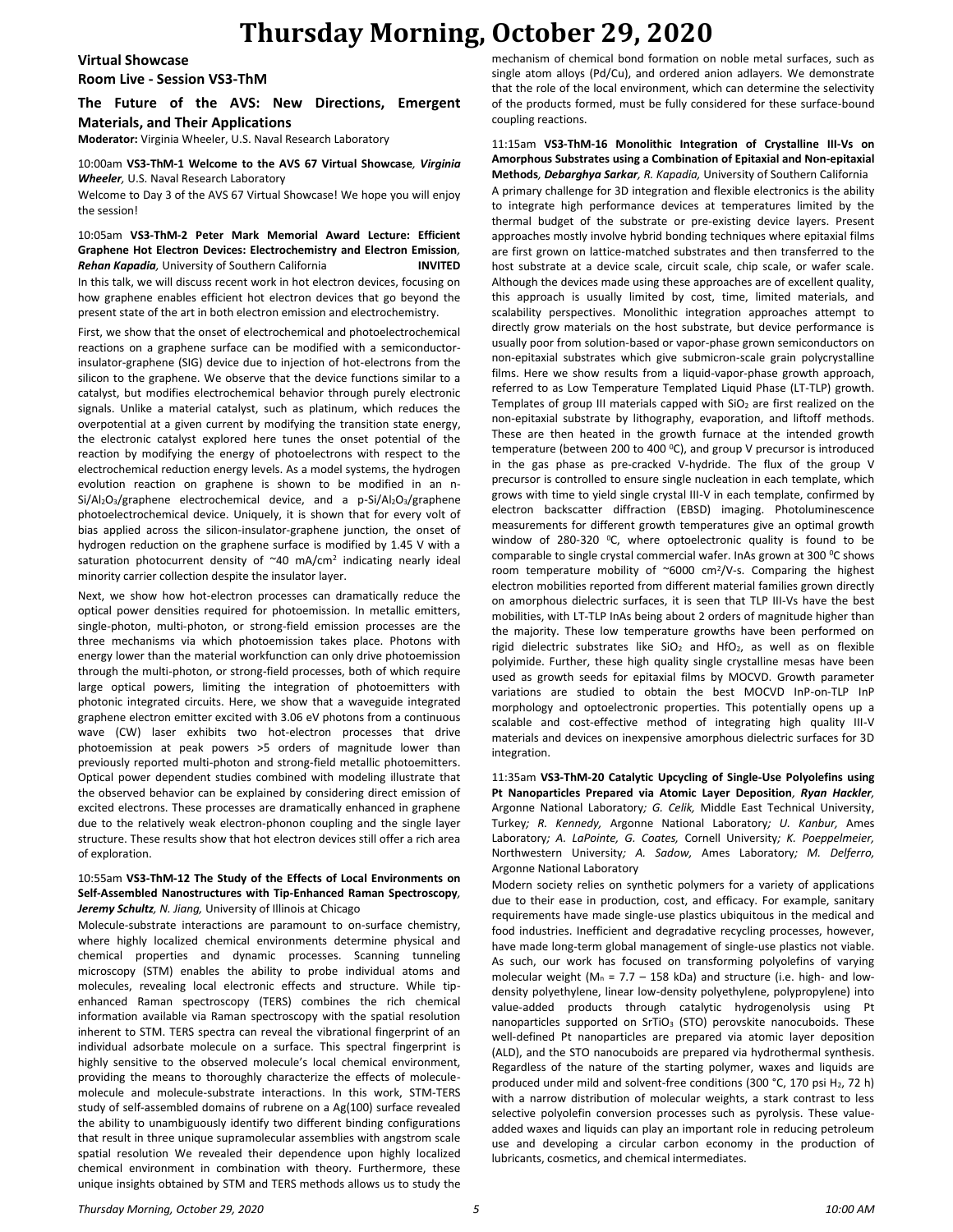## **Thursday Morning, October 29, 2020**

12:05pm **VS3-ThM-26 Atomic-scale Studies of Fe3O4(001) and TiO2(110) Surfaces Following Immersion in CO2-acidified Water***, Francesca Mirabella,* Technical University of Vienna, Austria*; J. Balajka,* Cornell University*; J. Pavelec, F. Kraushofer, M. Schmid, G. Parkinson, U. Diebold,*  Technical University of Vienna, Austria

Atomic-scale studies of mineral dissolution are challenging largelybecause of the experimental difficulties associated with the integration of liquids into a UHV-based experiment. Recently, we developed a novel experimental setup for the UHV-compatible dosing of ultrapure liquid water, and studied its interaction with TiO<sub>2</sub> and Fe<sub>3</sub>O<sub>4</sub> surfaces. Here, we describe a simple approach to vary the pH through the partial pressure of  $CO<sub>2</sub>(pCO<sub>2</sub>)$  in the surrounding vacuum chamber, and use this to study how these surfaces react to an acidic solution. The  $TiO<sub>2</sub>(110)$  surface is unaffected by the acidic solution except for a small amount of carbonaceous contamination. The Fe3O4(001)-(√2x √2)R45° surface begins to dissolve at a pH 4.0-3.9 (pCO<sub>2</sub> = 0.8–1 bar). Although it is significantly roughened, the atomic-scale structure of the Fe3O4(001) surface layer remains visible in scanning tunneling microscopy (STM) images. X-ray photoelectron spectroscopy (XPS) reveals that the surface is chemically reduced, and contains a significant accumulation of bicarbonate (HCO $_3$ ) species. These observations are consistent with Fe(II) being extracted by bicarbonate ions, leading to dissolved iron bicarbonate complexes  $(Fe(HCO<sub>3</sub>)<sub>2</sub>)$ , which precipitate onto the surface when the water evaporates.

#### 12:25pm **VS3-ThM-30 Light Management Strategies for Photovoltaics: Luminescent Concentrators and Passive Cooling for Modules***, Vivian*  **Ferry**, University of Minnesota, USA **INVITED**

The solar spectrum is a broad and diffuse light source, but solar panels operate most efficiently at wavelengths near the semiconductor bandgap and over a limited range of incident angles. This talk will discuss different strategies to manage the solar spectrum in photovoltaics: the first part will discuss luminescent solar concentrators that harvest diffuse, high energy sunlight and are integrated into architectural panels, where we use nanostructured luminescent materials and photonic surfaces to enhance performance. The second part will discuss optical strategies to reduce the operating temperature of photovoltaic modules.

Our work on luminescent solar concentrators uses two different nanocrystal luminophores, CdSe/CdS core-shell nanocrystals and Si nanocrystals, embedded into a polymer matrix. These light-emitting nanocrystals offer several advantages over dye molecules, but also exhibit detrimental scattering when aggregated. I will discuss the preparation of nanocrystal-polymer composites with high optical clarity for these applications. The CdSe/CdS nanocrystals are embedded into an alternative polymer, PCHE, and coated into very thin films on glass. The Si nanocrystals are incorporated into PMMA and deposited in thin films via blade coating, and we show that this method results in higher loading fractions than bulk composites. We then apply photonic structures to these luminophorepolymer composites that reduce optical losses and assist in guiding light efficiently toward the edge of the concentrator and onto a small-area solar cell.

The second part will discuss photonic structures for light management in photovoltaic modules. These structures are designed to provide both optical and thermal benefit: they act as broadband and omnidirectional antireflection coatings to improve incoupling of sunlight to the module, while simultaneously reflecting near-infrared light to keep the solar cell operating temperature low. We have developed models that predict energy yield improvement for particular locations, based on typical meteorological year data, and agree with experimental measurements on test modules. We use this model to predict and contrast the performance of mirrors on the outer glass, the surface of the cell, and the rear contact, showing that the mirrors on the glass offer the most temperature reduction. Mirrors on the cell surface, while attractive for reduced weathering, are limited by the textured surface of crystalline Si as well as the optical losses of the encapsulant. To circumvent the multiple reflections at the cell surface, we examine an alternative design consisting of idealized scatterers at the cell interface, and compare the performance of these nanostructures to idealized mirrors.

#### 12:55pm **VS3-ThM-36 Closing Remarks & Sponsor Thank Yous***, Daniel Killelea,* Loyola University Chicago

Thank you for participating in the AVS 67 Virtual Showcase! We hoped you enjoyed the event and look forward to seeing you in person at AVS 67, October 24-29, 2021, Charlotte, NC!